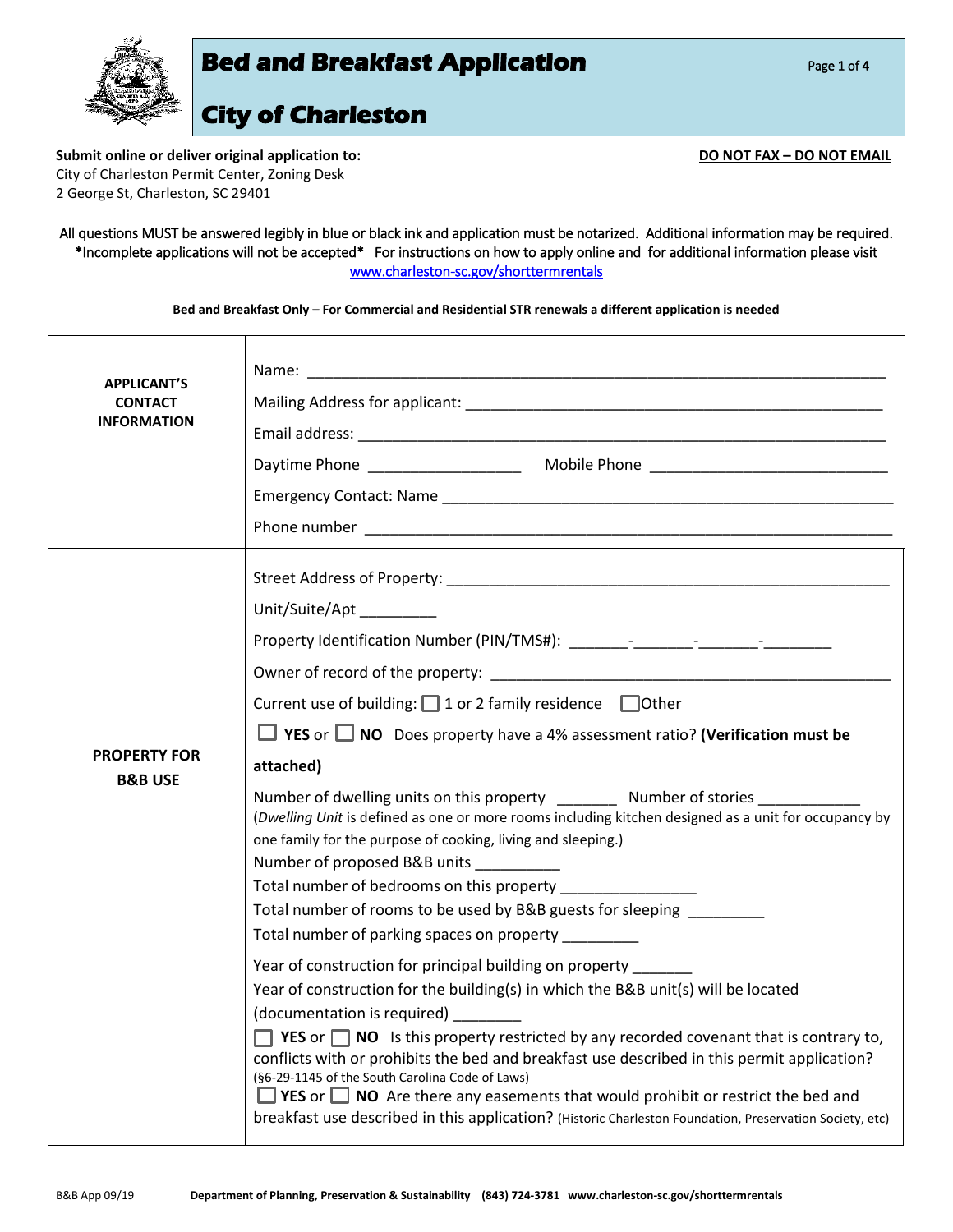Τ

 $\overline{1}$ 

٦

| <b>BUILDING</b><br><b>INFORMATION</b>                                                                                                                                 | Is the building proposed for B&B unit equipped with any of the following:<br><b>YES</b> or $\Box$ <b>NO</b> Monitored smoke alarm/detection system monitored by 3rd party?<br>$\Box$ YES or $\Box$ NO Stand alone or interconnected smoke detectors?<br>$\Box$ YES or $\Box$ NO Fire Sprinkler System?<br>Are you making any of the following changes to accommodate this use:<br><b>YES</b> or $\Box$ <b>NO</b> Structural or layout changes to the building?<br><b>YES</b> or $\Box$ <b>NO</b> Adding or changing heating, ventilation, or air conditioning systems?<br>YES or $\Box$<br>NO Adding or changing plumbing systems? (sinks, toilets, showers, etc)?<br>YES or NO Adding or changing electrical (lights, switches, outlets, etc.)?                                                                                                                                                                                                                                                                                                                                                                                                                                                                                                                                                                                                                                                                                                                                                                                                                                                                                                                                                                                                                                                                                                                                                                                                                                                             |
|-----------------------------------------------------------------------------------------------------------------------------------------------------------------------|--------------------------------------------------------------------------------------------------------------------------------------------------------------------------------------------------------------------------------------------------------------------------------------------------------------------------------------------------------------------------------------------------------------------------------------------------------------------------------------------------------------------------------------------------------------------------------------------------------------------------------------------------------------------------------------------------------------------------------------------------------------------------------------------------------------------------------------------------------------------------------------------------------------------------------------------------------------------------------------------------------------------------------------------------------------------------------------------------------------------------------------------------------------------------------------------------------------------------------------------------------------------------------------------------------------------------------------------------------------------------------------------------------------------------------------------------------------------------------------------------------------------------------------------------------------------------------------------------------------------------------------------------------------------------------------------------------------------------------------------------------------------------------------------------------------------------------------------------------------------------------------------------------------------------------------------------------------------------------------------------------------|
| <b>APPLICATION CHECKLIST:</b><br>The following<br>information and<br>documentation must<br>accompany the<br>application (please attach<br>or upload ALL<br>documents) | Bed and Breakfast Application, completed and notarized<br>Site plan or survey of the property, drawn to scale, that shows all buildings,<br>driveways and parking spaces, and notes the location of the proposed B&B unit and<br>the location of each required maneuverable off street parking spaces for all uses on<br>the property (dwelling, B&B use, etc.)<br>Photographs showing the current views of the exterior of the building where the B&B<br>unit is proposed to be located<br>Complete floor plans, drawn to scale, for the building where the B&B unit will be<br>located with all rooms labeled (living, dining, kitchen, bedroom, bathroom, stairs, etc)<br>and all interior walls and doorways shown. The plans must clearly note the rooms<br>that will be used for the B&B use and the rooms that will be used by the property<br>owner for their residence (Floor plans are not required to be drawn by a design<br>professional but must be to scale)<br>Documents required to demonstrate the age of the principal building and the<br>building where the proposed B&B use is to take place, if different from principal<br>building<br>Copy of driver's license<br>Documentation showing that the property qualifies for the four percent Legal<br>Residence exemption: for properties within Charleston County, applicant should<br>submit the "Short Term Rental Certificate" form found at the end of this application<br>to the Assessor's Office and they will notify us directly of the certification. For<br>properties within Berkeley County, obtain a letter of verification from Berkeley<br><b>County Assessor's office</b><br><b>NOTE TO APPLICANT:</b> Use of the property for a B&B as defined herein may result in<br>the partial loss of the 4% Legal Residence exemption and a significant increase in real<br>property taxes<br>Non-refundable application fee of \$200 (does not include Fire Marshal review and<br>inspection fee, Business License fees, etc.) |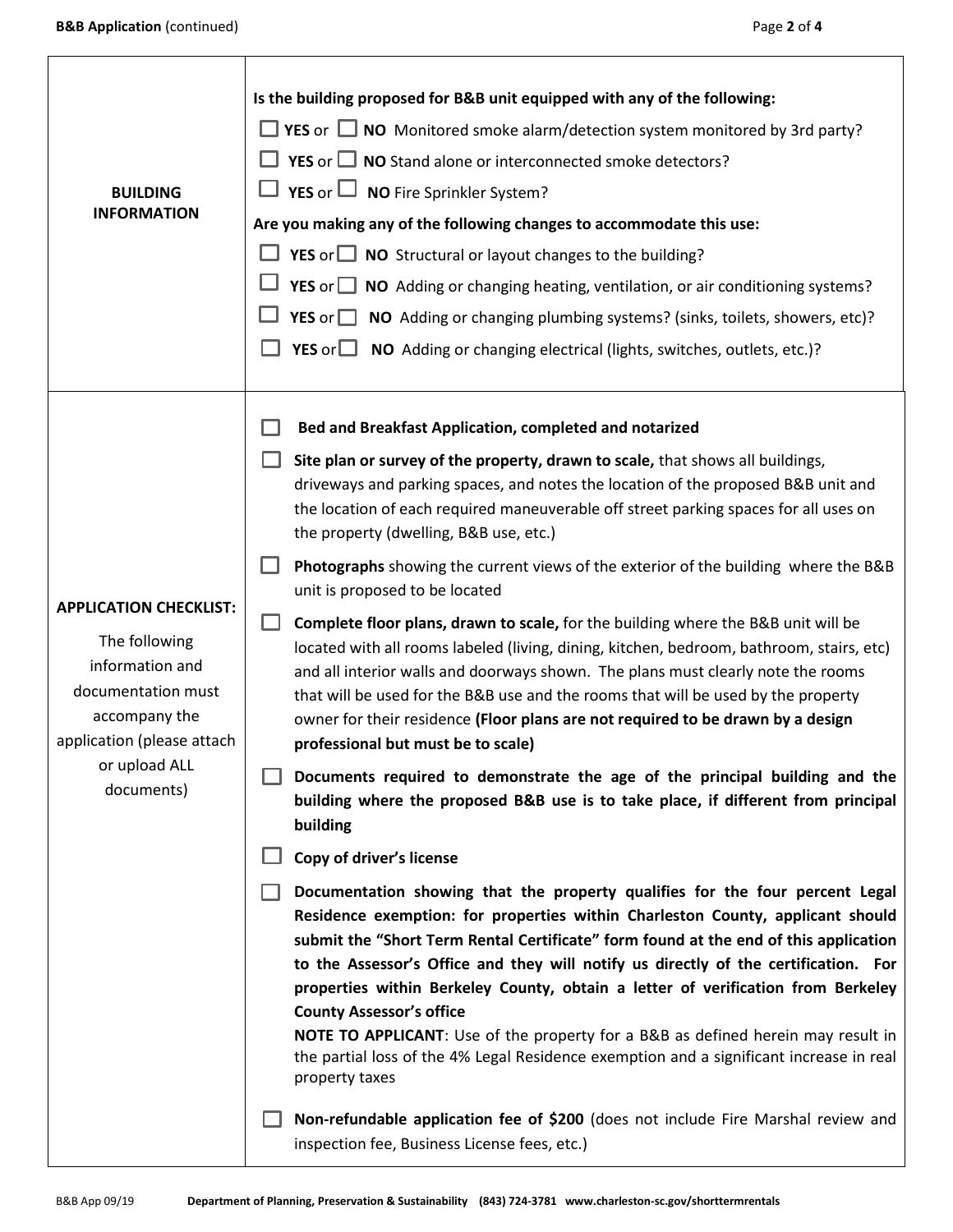I hereby certify and acknowledge by my initials and signature below that:

- This application is complete and accurate, and
- I have reviewed and understand the applicable Zoning Ordinance regulations for operating a B&B,
- The property may be posted for this application,
- I am or will be the owner and resident of the property where the B&B unit is to be located and I reside at the subject property at least 183 days each year,
- No meals other than breakfast will be served to paying guests, if meals are to be served by the operator,
- \_\_\_\_\_ I must keep a guest register including names, addresses and dates of occupancy of all guests for 3 years and shall make this available to the City upon request,
- \_\_\_\_\_ I must comply with all business license and revenue collection laws of the City, County and State,
- The portion of the premises used for the B&B use may be inspected by City personnel on an annual basis to check for compliance with the Zoning Ordinance.
- I am aware that if my property is qualified for the 4% Legal Residence exemption, the use of the property as an B&B must be reported to the Assessor in writing within 6 months of the change in use or beginning of the use. Use of the property for a B&B may result in the full or partial loss of the 4% Legal Residence exemption or may result in the denial of that exemption for pending applications.

| Signature of prospective B&B owner-operator | Date |  |
|---------------------------------------------|------|--|
|                                             |      |  |

| Sworn to me this<br>day of | חר |
|----------------------------|----|
|                            |    |
| Notary Public              |    |
| My Commission expires      |    |

| <b>OFFICE USE</b> | date & time           |      | invoice or |        |
|-------------------|-----------------------|------|------------|--------|
| <b>ONLY</b>       | application received: | tee: | receipt#:  | staff: |